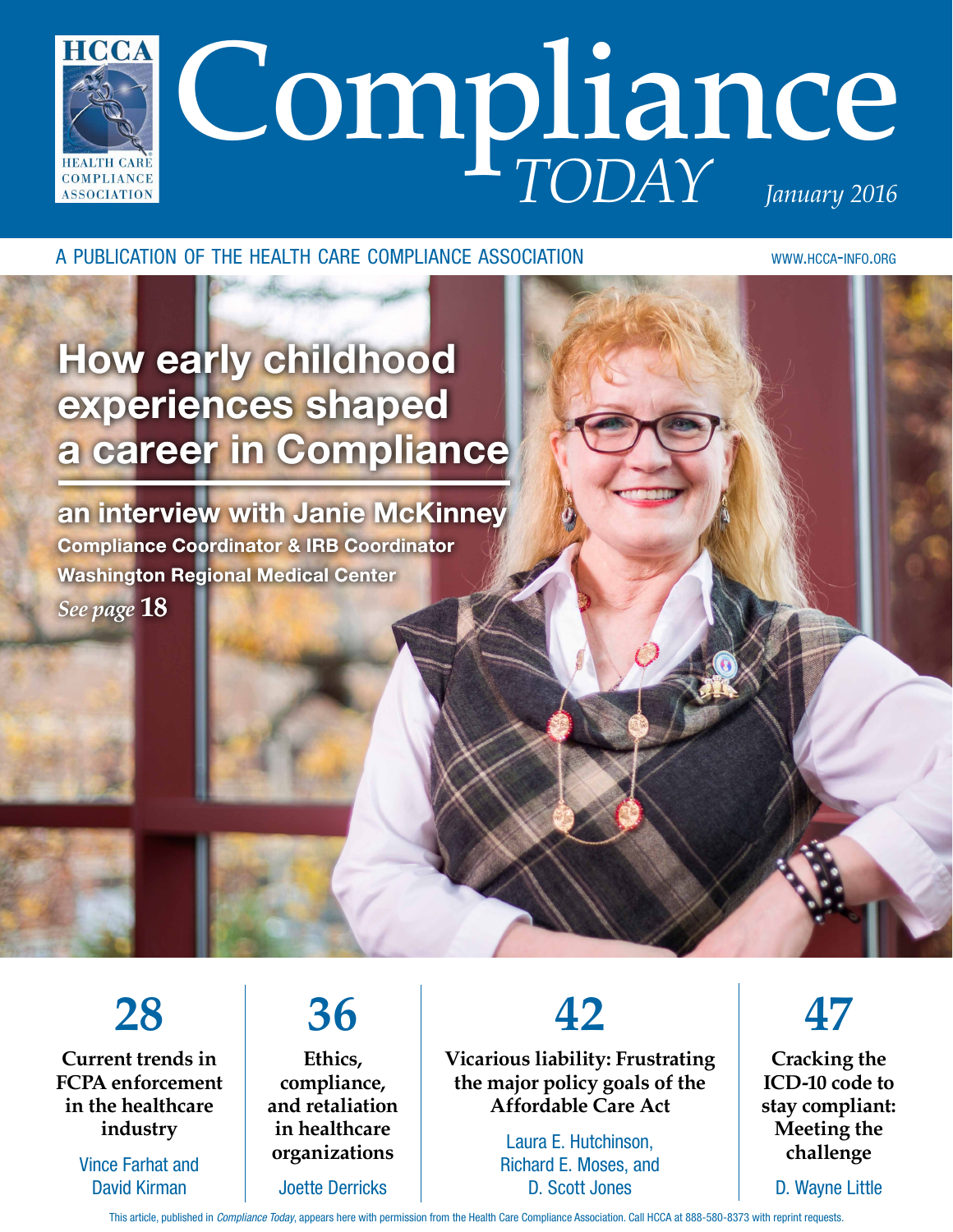by Cindy Hart, LPN, CPA, CPC, CHC; Walter E. Johnson, MSA, CHC, CCEP-I, CHPC; and Adam K. Weinstein, MBA, MPA, FACHE

## Compliance 101

# **The seven essential elements, Part 7: Response & prevention**

- » Failure to demonstrate effective response and prevention might discredit the compliance program.
- » The success of a compliance program depends on the skills of the compliance officer.
- » Act immediately to avoid a potential *qui tam* lawsuit.
- » The compliance officer should maintain detailed notes of the investigation.
- » The 4<sup>th</sup> Amendment of the U.S. Constitution guarantees people the right to be secure in their persons, papers, and effects against unreasonable searches and seizures.

*Cindy Hart (cindy.hart@ctca-hope.com) is Director Physician Compliance with Cancer Treatment Centers of America in Boca Raton, FL. Walter E. Johnson (walter@wejohnson.org) is a Compliance Consultant residing in North Potomac, MD. Adam K. Weinstein (aweinstein@nyp.org) is Vice President for Regulatory Affairs at NewYork-Presbyterian/Queens in Flushing, NY.*

#### *Part 6 of this series was published in the September 2015 issue of* Compliance Today*.*

damage the organization's public image and<br>weaken its financial stability.<br>  $\frac{6}{68}$  www.hcca-info.org 888-580-8373 s the recently appointed compliance<br>officer (CO), you have done your due<br>diligence to establish a compliance<br>infrastructure that reflects the recommenofficer (CO), you have done your due diligence to establish a compliance infrastructure that reflects the recommendations outlined in the Federal Sentencing Guidelines. Since your appointment, you have been establishing rapport throughout the organization, obtaining support from the board of directors and senior management, and receiving accolades for the compliance activities implemented thus far. Failure to demonstrate the implementation and a working process for this final element (Response and prevention) has tremendous potential to discredit the compliance program and worse, weaken its financial stability.

Overview of Response and prevention As the CO, you are expected to be independent, conservative, and fair in your dealings. At first glance, you might think "fair" means that everyone and everything is treated exactly the same way. However, your response to alleged violations depends on the situation. For example, overpayments would be handled differently than employee theft and differently than harassment.

In *The Characteristics of a Great Compliance Officer*, Nicole H. Waid describes a good compliance officer as one who is fair and who assesses all the facts and circumstances before reaching a conclusion. "The success of a corporation's compliance program is dependent on the success and skill set of the compliance officer."1

To conduct a thorough investigation, a CO may decide to involve directors from other departments, such as Health Information Management, Information Technology Security,



Hart



Johnson



**Weinstein**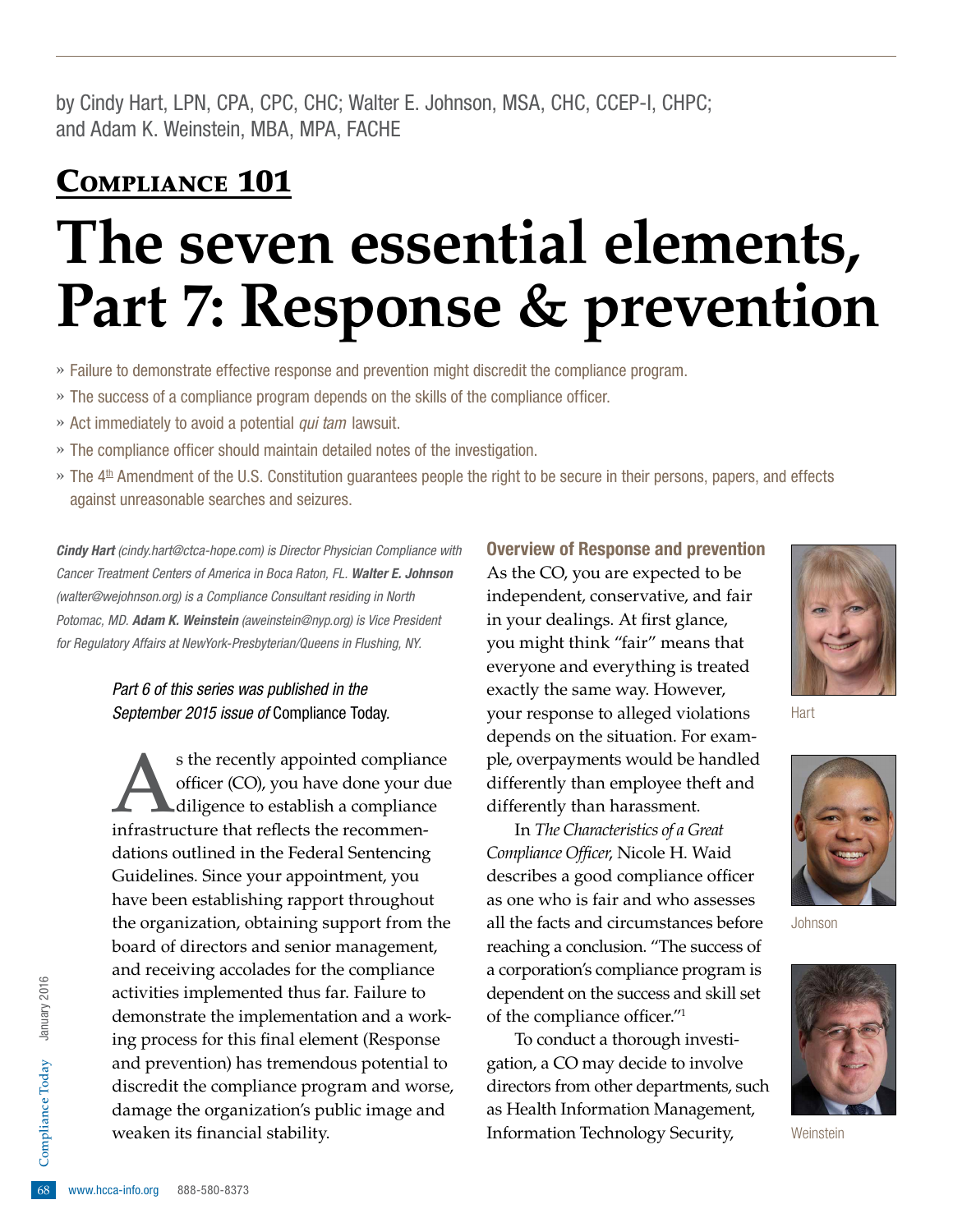Audit, Risk Management, or Human Resources. The CO may subsequently involve Legal if the circumstances found during the investigation warrant a legal opinion.

Fortunately, the CO can rely on guidance documents to help steer actions and decisions. The Office of the Inspector General (OIG) developed a series of voluntary compliance

program guidance documents directed at various segments of the healthcare industry (e.g., hospitals, nursing homes, durable medical equipment suppliers, third-party billers) to encourage development and use of internal controls to monitor adherence to applicable statutes, regulations, and pro-

The role of the CO during a government investigation is to protect the organization while cooperating with and monitoring the actions of the government investigators.

avoid stricter fines, you should report within 30 days of the discovery of credible evidence.3

Detailed documentation is critical. The CO should maintain detailed notes of the investigation, including the nature of the allegation, who was interviewed, interviewee responses, when and where the investigation took place, location of any supporting documents or other

> evidence, the actions taken, and any other outcomes of the investigation.

Sometimes the government notifies the organization of an alleged violation, such as a *qui tam* allegation. In this situation, the government conducts the investigation. The role of the CO during a government

gram requirments.2 Your first step might be to involve legal counsel, especially in the event of overpayments or employee theft.

Act immediately to avoid a potential *qui tam* lawsuit. Ignoring or delaying your response can alienate staff, especially the individual who reported the claim. If you deem it necessary, notify legal counsel and develop an investigation plan. Depending on the situation, you might decide to engage external counsel. With the advice of counsel, you should decide whether to conduct the investigation under attorney-client privilege. In any event, a thorough, objective investigation should be conducted. (See our article on Element 5, Reporting & investigation, in the July 2015 issue of *Compliance Today*). The OIG requires prompt reporting to government authorities within a reasonable period. The reasonable period is defined as not more than 60 days after credible evidence is found; to

investigation is to protect the organization while cooperating with and monitoring the actions of the government investigators. In *Compliance 101*, Troklus and Warner suggest the following when dealing with a government investigation:

- Policies and procedures should explain how to handle contact from the government.
- Policies and procedures should spell out who is responsible in the event of a search warrant or subpoena (usually the CO).
- Notify legal counsel immediately.
- · All nonessential staff should be sent home or relocated during the search.
- g the search.<br>
this can be<br>
be present and<br>
of all activities<br>
ts removed from<br>
ts removed from<br>
888-580-8373 www.hcca-info.org • Only identified documents can be searched. The CO must be present and keep a detailed account of all activities and an itemized inventory of documents inspected and documents removed from the premises.<sup>4</sup>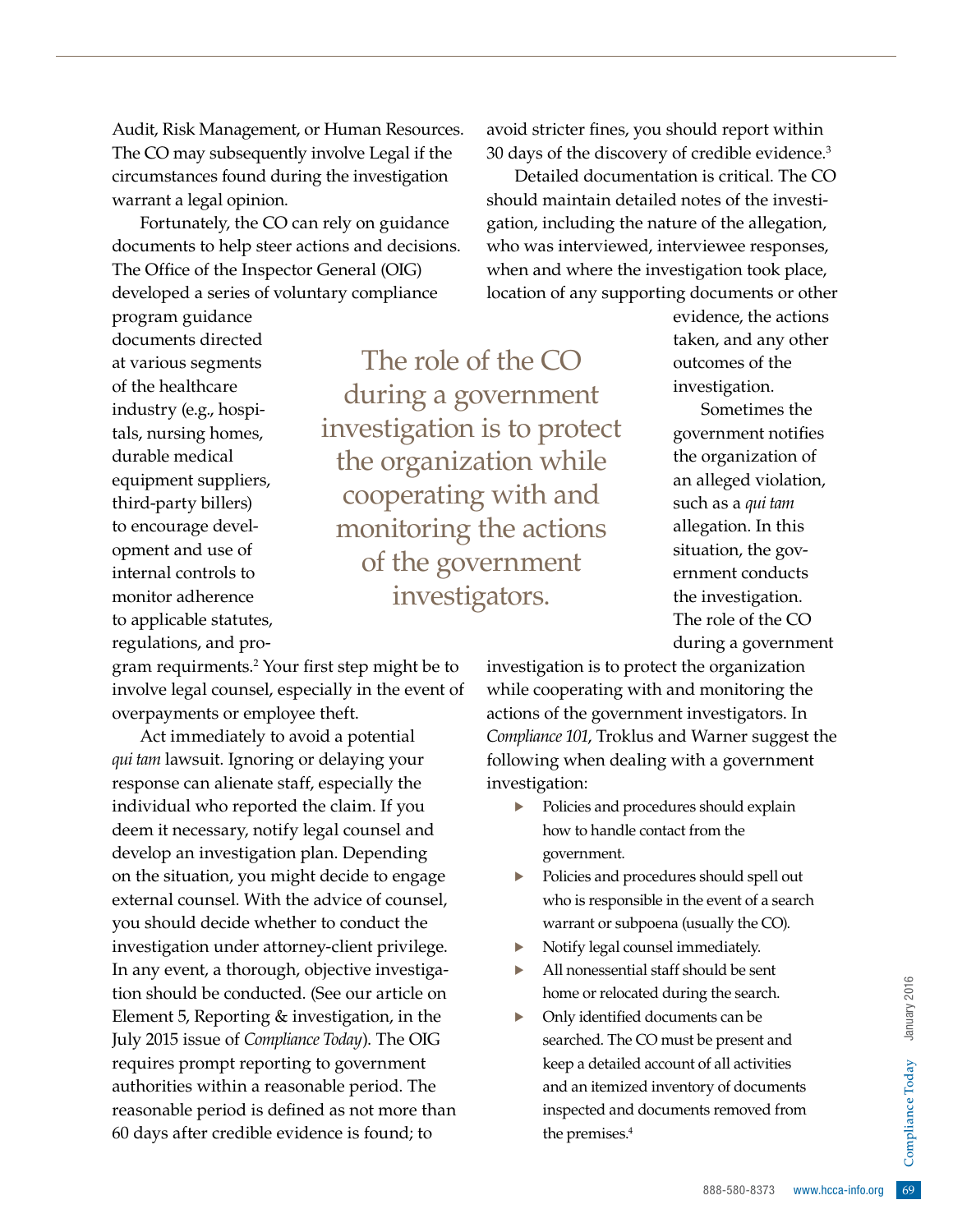The 4<sup>th</sup> Amendment of the U.S. Constitution guarantees people the right to be secure in their persons, papers, and effects against unreasonable searches and seizures. A search requires probable cause, which exists when a reasonable person has an honest belief that the objects sought are linked to the commission of a crime, and that those objects will be found in the place to be searched and the items to be seized. The investigating officer has no discretion; the investigating officer must follow the description on the face of the search warrant.<sup>5</sup>

#### Impact on program elements

A summary of the other six elements follows, with examples showing how an effective compliance program would impact each scenario.

#### **Standards of conduct**

Response and prevention contributes to the determination of whether an organization's Standards of Conduct (SOC, also called a code of conduct) are words on paper or words in action. Remember, a key aspect of the SOC is that they apply to everyone within the organization. Using the working assumption that everyone has developed an understanding of what is expected under the SOC (through

the application of an effective training and education program), people know essentially what is allowed and what is not allowed in terms of behavior. In addition, these same people also understand what to expect if they or others demonstrate

People are going to formulate and own their perspectives about the organization's SOC based on what they see or experience…

<sup>2</sup><br> *tangible illustration*<br>
organization is in i<br>
<sup>5</sup><br>
<sup>70</sup> www.hcca-info.org 888-580-8373 non-compliant behavior. This is where the response and prevention element provides a tangible illustration as to how committed an organization is in its implementation of its

compliance program. If people witness noncompliance followed by a non-response by the organization, what is the basis for anyone to make the connection that the organization is serious about maintaining an effective compliance program? The answer is simple. There is no basis. In fact, it would not be unreasonable to make the assumption that the lack of response to detected non-compliance actually promotes the idea that the compliance program is ineffective or that the behavior is condoned.

#### *Example of non-compliance:*

An employee reports seeing pictures on social media of a hospital vendor and other hospital employees at a dinner party. An investigation ensues. After interviewing all parties, it is determined that the vendor paid for the dinner party for the participating employees, and that no other gifts or money were received by the employees. To resolve these issues, the employees are re-educated and provided with a reminder of the gifts and entertainment policy and its meaning.

Additionally, members of the organization begin to realize that the organization's actions in cases like this speak volumes to

> its commitment in upholding the values and expectations codified in the SOC. People are going to formulate and own their perspectives about the organization's SOC based on what they see or experience, whether directly or indirectly.

Certainly the SOC clearly describe what is also considered compliant behavior. However, most people would likely agree that organizations are probably more known by their employees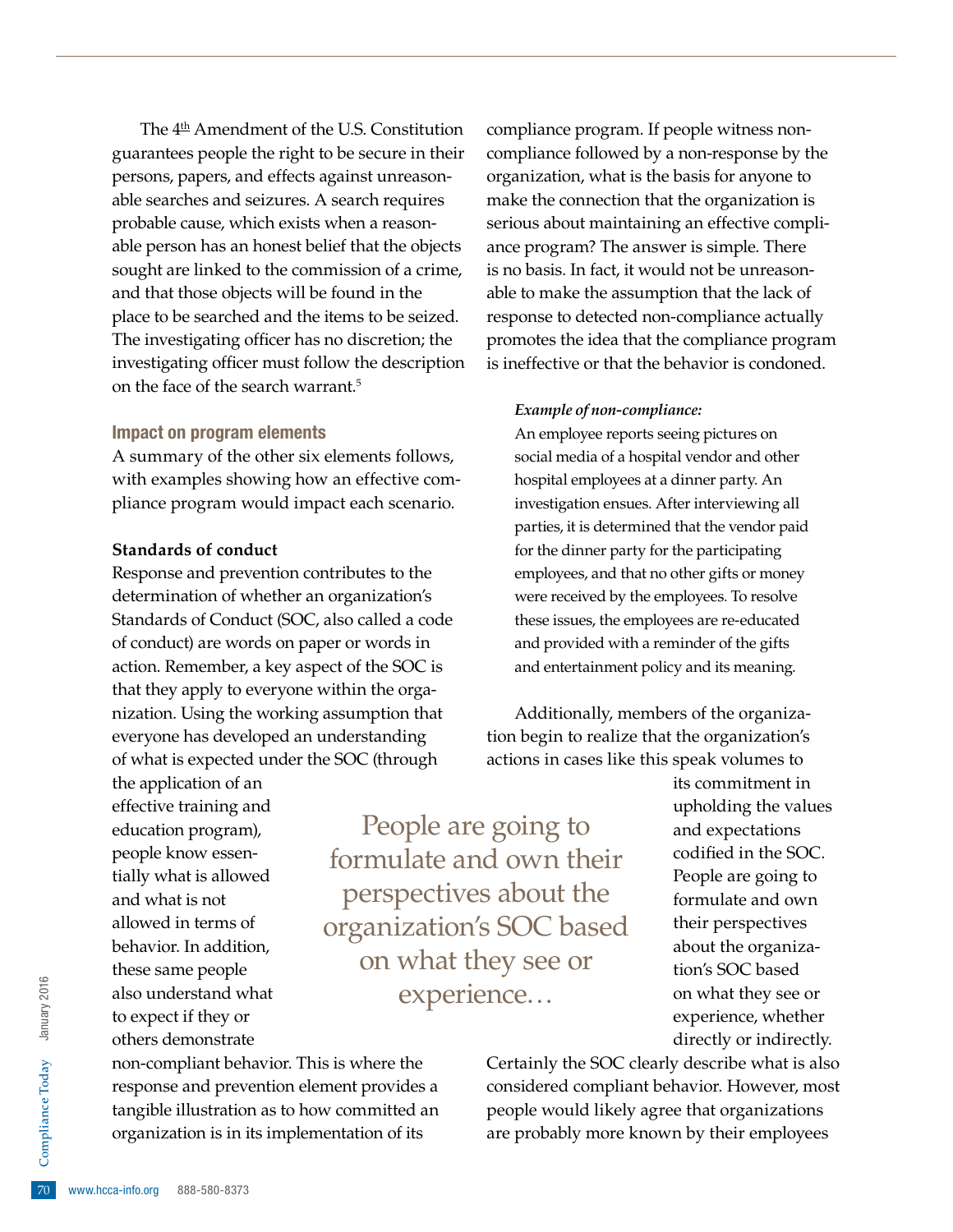for how they respond to transgressions versus how expected behavior is acknowledged and recognized. This may be one area that is ripe for development. If the CO can build and promote activities that bring positive attention to those who support the SOC through their actions, it will help drive the point that the organization is totally committed to its SOC, rather than the impression that the organization and, just as importantly, the CO are just focused on non-compliance.

#### **Compliance Officer and Compliance Committee**

Hiring the right person as the compliance officer epitomizes response and prevention. An experienced CO performs risk assessments, conducts audits, monitors adherence to policies, and provides education to the organization. A skilled CO is visible and makes himself/herself available to all within the organization. The CO responds in a timely manner to all reports of non-compliance and establishes procedures

to prevent noncompliance. The CO does not just report to the Compliance Committee. The CO develops a rapport based on trust and action. The CO and the Compliance Committee work together to reduce risk to the organization.

Responding promptly and fairly

to reports of non-compliance is essential to the success of the organization. Fair responses result in higher morale and engaged, motivated employees. As the saying goes, an ounce of prevention is worth a pound of cure. That is certainly true when it comes to the CO's role of preventing risk to the organization.

Responding promptly and fairly to reports of noncompliance is essential to the success of the organization. Fair responses result in higher morale and engaged, motivated employees.

*Example of Compliance teamwork:*

An organization allows employees to partake in social media activities during their breaks. The organization's IT department has established controls that disable access to identified social media sites after 30 minutes of daily accumulative use. The CO receives notification that employees are using their 30 minutes to share work-related activities. After conducting an investigation, the CO determines next steps to update the social media policy and conduct training. The CO shares the issue with the Compliance Committee. As representatives of the operational areas, they provide feedback to the proposed social media policy revisions. Additionally, they share the best time and location to conduct training with minimal interruption to the continuity of care.

The Compliance Committee may also provide an effective forum for its members to regularly review and assess the organiza-

> tion's efforts related to its prevention and response-related activities. This is more than just formulating or displaying a chart or graph that shows how many reports were received, which of these reports translated into investigations, the status and number of investigations that are

Bective outcomes.<br>
is uniquely quali-<br>
hip to engage in<br>
the<br>
there the pre-<br>
activities taken<br>
incomployees think<br>
the pre-<br>
positively<br>
to employees think<br>  $\frac{2}{3}$ <br>  $\frac{2}{3}$ <br>  $\frac{2}{3}$ <br>  $\frac{2}{3}$ <br>  $\frac{2}{3}$ <br>  $\frac{2}{3}$ open or closed, and their respective outcomes. The Compliance Committee is uniquely qualified by virtue of its membership to engage in meaningful discussions on whether the prevention and response-related activities taken by the compliance program are positively received by its employees. Do employees think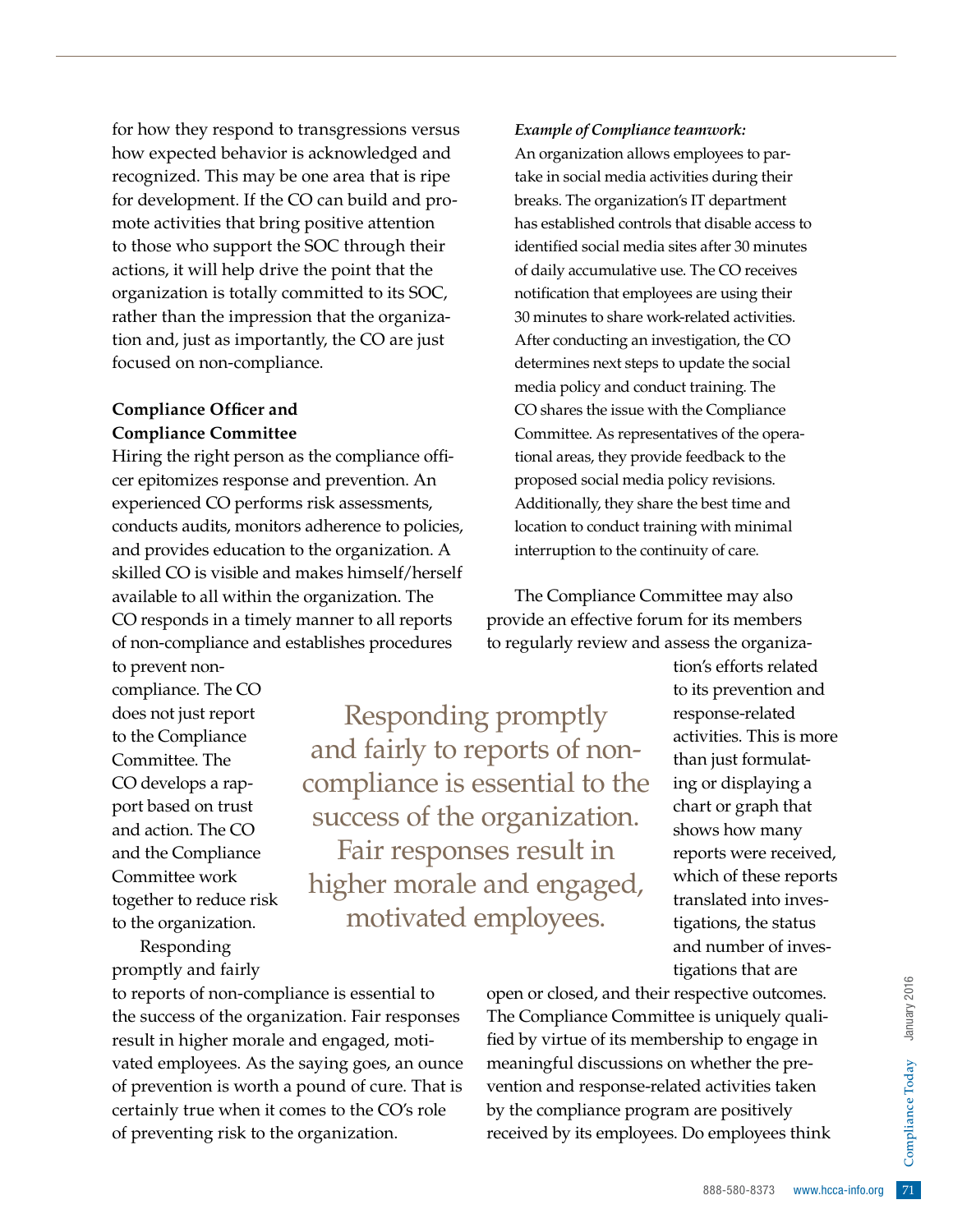the organization responds too harshly? Does the organization respond in a timely manner? Do employees feel that sanctions are applied consistently with well-publicized policies and procedures? These are a few of many important questions that the Compliance Committee can consider as an ongoing, practical assessment of whether the prevention and response-related activities are contributing to the effectiveness of a compliance program.

#### **Education and training**

Education and training is often attributed to efforts to get new members of the workforce on board through new employee orientation or in response to the need to re-educate or re-train workforce members when issues are detected and mitigating action is needed. However, response and detection can play a vital role in

promoting the education and training element during other critically important times as well.

An organization might identify through its policy and procedure management process that certain updated policies are not accessed by staff. This may indicate that the employee base is not aware of important process changes

By reintroducing related education and training, the CO could reduce that risk. Education and training also help people realize what adjustments they need to make to keep their actions in alignment with expectations.

adjustments they need to make to keep their actions in alignment with expectations.

#### *Example of non-compliance:*

A hospital employee does not observe the HIPAA minimum necessary requirements when leaving a telephone message with the daughter of a patient, detailing both her medical condition and treatment plan. The ensuing investigation also indicates that confidential communication requirements were not followed. The employee left the message at the patient's home telephone number, despite the patient's instructions to contact her through her work number.

To resolve the issues in this case, the hospital develops and implements several new procedures. One addresses the issue of

> minimum necessary information in telephone messages. Employees are re-educated to provide only the minimum necessary information in messages, and are given specific direction as to the content of that information. Employees are also trained to review registration information for patient contact directives regarding

ring, the CO could<br>and training also l<br>complete and training also l<br>72 www.hcca-info.org 888-580-8373 or industry updates relative to that policy. The organization may see an increase in the number of incidents that border between non-compliance and compliance. This could indicate a potential risk of non-compliance. By reintroducing related education and training, the CO could reduce that risk. Education and training also help people realize what

leaving messages. The new procedures are incorporated into the standard staff privacy training, both as part of a refresher series and mandatory yearly compliance training. To prevent recurrence of this issue, the organization schedules periodic audits and monitors staff responsible for followup with patients via telephone.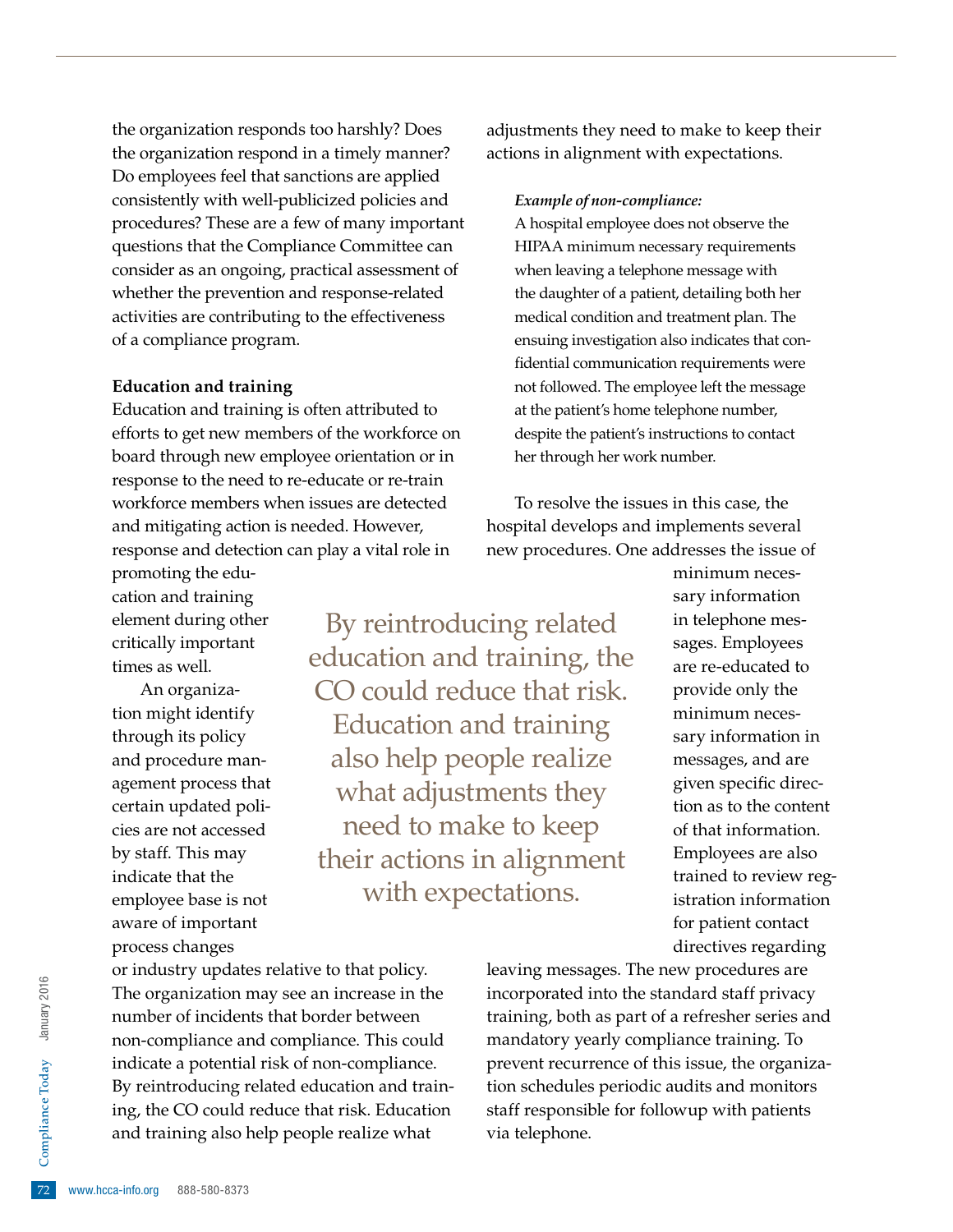#### **Auditing and monitoring**

The OIG states: "The best evidence that a provider's compliance program is operating effectively occurs when the provider, through its compliance program, identifies problematic conduct, takes appropriate steps to remedy the conduct and prevent it from recurring, and makes a full and timely disclosure of the misconduct to appropriate authorities." To identify the problem areas, utilization of internal and external audits is the key. A good compliance plan that utilizes both internal and external auditors shows the facility's desire to operate within the guidelines.6 The OIG strongly recommends that hospitals conduct an external compliance effectiveness review of its compliance program at least every three years.<sup>7</sup> If the organization does not have a strong history or track record of auditing and monitoring, it can develop one moving forward. Organizations in such a position may benefit by starting on a very small and selective scale in defining and conducting auditing and monitoringrelated activities. As internal experience and expertise develops, the organization can advance to identifying more activity within those identified risk areas that lead to auditing and monitoring.

*Example of auditing and monitoring:* As part of the audit plan for 2015, the CO audits medical plans for appropriate dependency claims. The audit reveals that several employees have included former spouses, close friends, deceased family members, and adult children over the age of 26. The inappropriate dependents have cost the organization over a million dollars in premiums. The insurer has paid several million dollars in claims for the inappropriate dependents.

All employees were required to confirm dependents, and all records were updated. The insurer was notified and a restitution plan was

created. Continued monitoring now occurs annually during the enrollment period.

#### **Reporting and investigating**

Reporting can take several forms. First is organizational level reporting where each individual is responsible for reporting misconduct or wrongdoing within the organization. Most organizations are best situated when multiple methods of reporting are offered, such as a confidential hotline, suggestion or message box, and of course, the open door policy of the CO. The next level of reporting occurs when an organization voluntarily reports misconduct or wrongdoing to an authority or government agency. Voluntary reporting is a mitigating factor in the event of a government investigation.

*Example of reporting and investigating:*  An employee reports via the hotline that another employee is soliciting his own personal business during working hours. He is involved in a multi-level marketing company and is pressuring others to join. He is also selling his products during work hours. Company policy clearly prohibits selling products and soliciting personal business. The CO starts the investigation by interviewing employees within the same department where the subject works. After ascertaining that the activity is occurring, the CO involves the department manager and Human Resources. The subject is reeducated regarding the policy.

888-580-8373 www.hcca-info.org 73 Investigation is imperative for all claims of misconduct. An organization is best served by developing and utilizing a standard investigation process (e.g., a questionnaire template to be used during interviews, a check box form for documentation reviews, and a policy that dictates when an external party should be involved in the investigation).